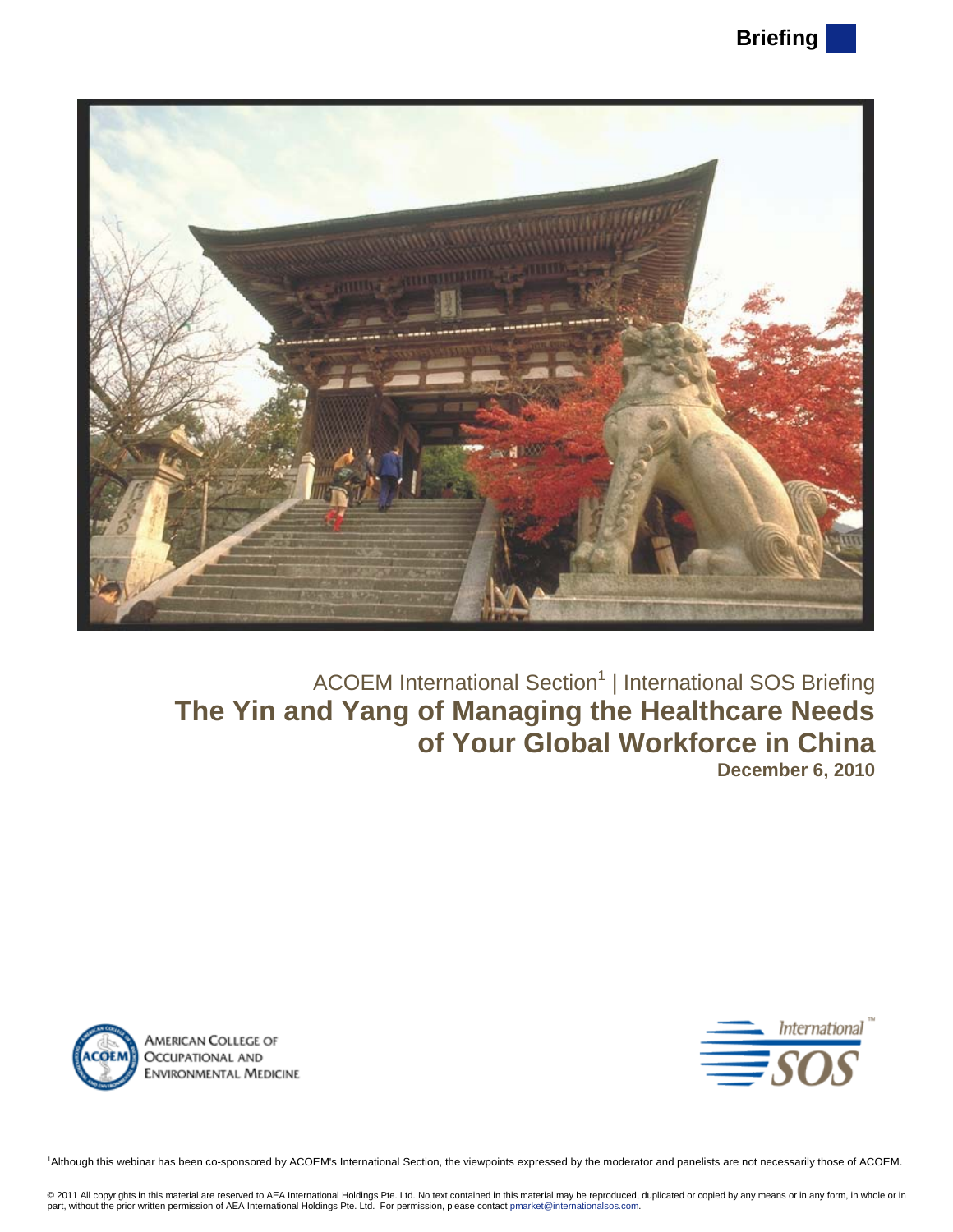# The Yin and Yang of Managing the Healthcare Needs of Your Global Workforce in China

China's rapid industrialization and economic growth has attracted companies from all over the world to conduct business or establish operations within this flourishing country. This influx has presented many occupational health challenges for multinational companies. This briefing, based on the questions and answers from the webinar, "The Yin and Yang of Managing the Healthcare Needs of Your Global Workforce in China," hosted by the International Section of the American College of Occupational and Environmental Medicine (ACOEM) and International SOS, addresses the current occupational health challenges for corporations seeking to promote a healthy and productive workforce in China.

## **Overview of Panel Questions**

## **Question 1 from Leslie Yee to David Christiani:**

Given your three decades of research experience in China, can you reflect on some of the significant occupational health trends in China? The pace of change, of course, depends on whether you're speaking of multinational corporations, stateowned enterprises, or private Chinese companies. My perception however is that in general the occupational health focus in China has shifted from putting basic occupational health programs in place, to health and productivity management -- primarily for boosting worker productivity but also for supporting employee recruitment and retention. This shift has largely been driven by demographic trends in China such as the rapidly aging population and the increasing prevalence of obesity and other lifestyle problems, such as the high levels of smoking.

## **David Christiani, M.D., M.P.H., M.S.**

Professor of Medicine, Harvard Medical School

- Some dramatic changes have occurred over the past 30 years. In the field of production, there is the introduction of more modern production techniques, and therefore more varied compounds that are used in the workplace. These modern techniques run parallel with traditional, older processes, depending on which sectors you are in, which in turn define the nature of potential exposures.
- Another field of change comes in management and ownership of industries, and social and secular trends in society, in terms of how these impact lifestyles, workers and the workplace.
- There is a mixture of very modern technology and production, co-existing with an "unfinished agenda" in health and safety where smaller enterprises (such as town/village enterprises) have very poor conditions. In these smaller enterprises, especially those that produce light industrial goods for retail, Chinese surveys indicate that services are often nonexistent.
- For our audience, which is global corporations, there are different sets of challenges: education and training of the workforce represents significant investment, so retention becomes important whereas in low skill environments, that might not be true. Globally, American companies are trying to implement internationally standardized approaches to occupational health and safety and introducing quality control for production and training in China.
- For executives, international workers, and managers expected to travel, there are a whole range of health concerns related to sleep disorders, disruption of circadian cycles and disruption of normal medication cycles for chronic conditions where drug efficacy or toxicity may be affected by rapid changes in time and sleep. Recognition of ergonomic issues is rising for both the international and domestic workforce, side by side with health and safety issues.
- On the social policy front, the Labor Law of 2008 may have greater impact than some of the health and safety legislation on workplace safety. The positive focus on wages and benefits reflects a new relationship between labor and management. If job stability and improvement in workforce rights arises from this new relationship, it is possible that benefits could be extended to domestic companies, not just to global partnerships. American companies are ahead of the curve in anticipating changes in law and policy.

**Leslie's comment**: There are indeed dramatic variations in the levels of occupational health and safety standards depending on the size, location, and ownership of the enterprise involved, so global corporations must pay close attention to the due diligence review of their joint venture operations and suppliers within China.

The Yin and Yang of Managing the Healthcare Needs of Your Global Workforce in China 2

#### ACOEM International Section | International SOS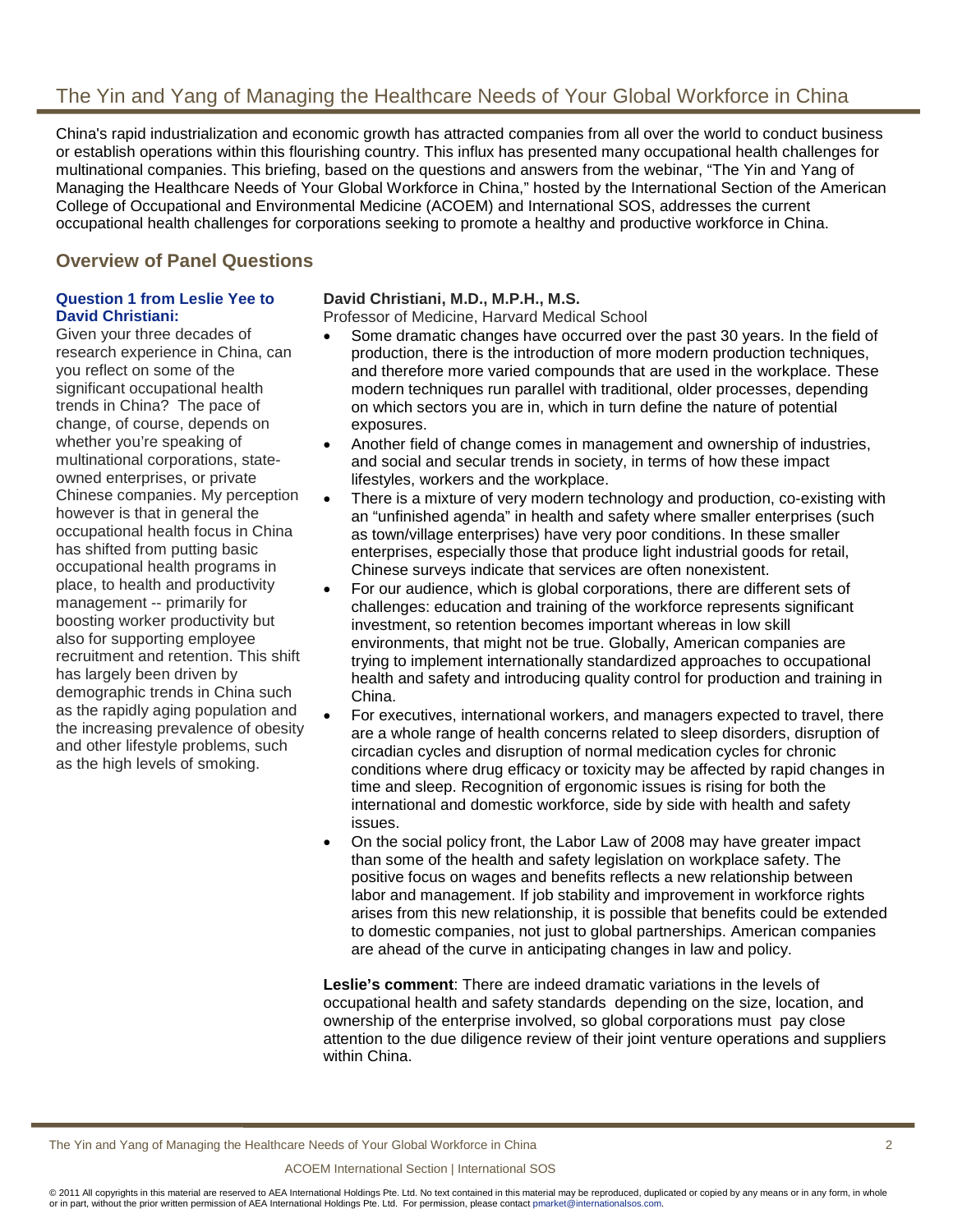## **Question 2 from Leslie Yee to Myles Druckman:**

Given your many years of experience in supporting the health care needs of multinational corporations in China, Russia, and elsewhere, what can companies do to ensure that the health needs of their expatriate employees and families are addressed in China?

## **Question 3 from Leslie Yee to Harvey Zhou:**

Since GE has a considerable number of employees in China, what insights can you share to help other companies provide appropriate care for their local national employees in China?

## **Myles Druckman, M.D.**

Vice President, Medical Services, Americas Region, International SOS Assistance, Inc.

- Organizations in China face a daunting task; that is, how to manage employees, expatriates and families locally in China, which is reportedly one of the most difficult/challenging places in the world for expatriates in terms of cultural issues and accommodating to local environments. China is a world unto itself: there is a lot of variability in care, from top modern specialists to barefoot doctors from the turn of the century.
- Companies are putting in more manufacturing plants in "off the beaten track" locations, so as expatriates travel to second and third tier cities, the less the familiarity becomes, the more challenging it is to adjust.
- Companies MUST address dependents that have health issues before they go, especially if they have chronic issues, or children with special needs. Effective coordination of health needs on the ground for dependents is essential, such as obtaining the right specialists, accessing English speaking experts, and receiving the same medications within China.
- Organizations must do their homework before relocation and then manage that process once on site. Expatriates require in-country support, especially as their work cycles are very different (work hours are often very long and different time zones can interfere with their ability to operate); overall the workload is greater.
- You can't forget family members this is critical many relocations/assignments that fail are due to inadequate support of dependents, e.g. dependents or spouses have health issues that are not identified before going to China and this causes disarray once on the ground.
- Coming back home is a major adjustment differences in the life flow and work flow back in the United States can cause problems. Thus, families need assistance when re-acclimating back to home environment also.

### **Harvey Zhou, M.D.**

China Medical Director, GE Energy

- GE has over 11,000 employees in 53 locations throughout China working in labs, workshops, offices, and/or in remote areas
- At GE Energy, we have 3,500 employees in China, and because we can be involved in the water, energy, oil, gas and other sectors, we must prepare employees for various hazards of occupational health and safety, which can be physical, chemical, biological, geographic or psycho-social.
- Working together with the US official health team, we try to protect our employees, and comply with local laws and regulations, and meet appropriate standards and minimize liability. Our company health professionals work with managers in occupational health and safety in the areas of medical services, emergency preparation, and industrial hygiene.
- We have created a framework which is implemented on every site in China; the medical services will be powered by one or two employees; on a large site, there will be an onsite nurse or doctor involved on a daily basis, for a small site the regional medical lead will communicate with local managers and visit on site at least twice a year to ensure full compliance.
- Basic objectives/principles in China for us:
	- o **Compliance:** We need to be compliant with local laws in China and at the same time, with corporate rules and regulations.
	- o **Best practices:** For example, how can we increase effectiveness of emergency response on site? Partly from awareness and feedback from employees and their families which provides continuous training for responders as well. Refresher trainings are also available every year onsite to improve the quality of emergency response.

The Yin and Yang of Managing the Healthcare Needs of Your Global Workforce in China 3

#### ACOEM International Section | International SOS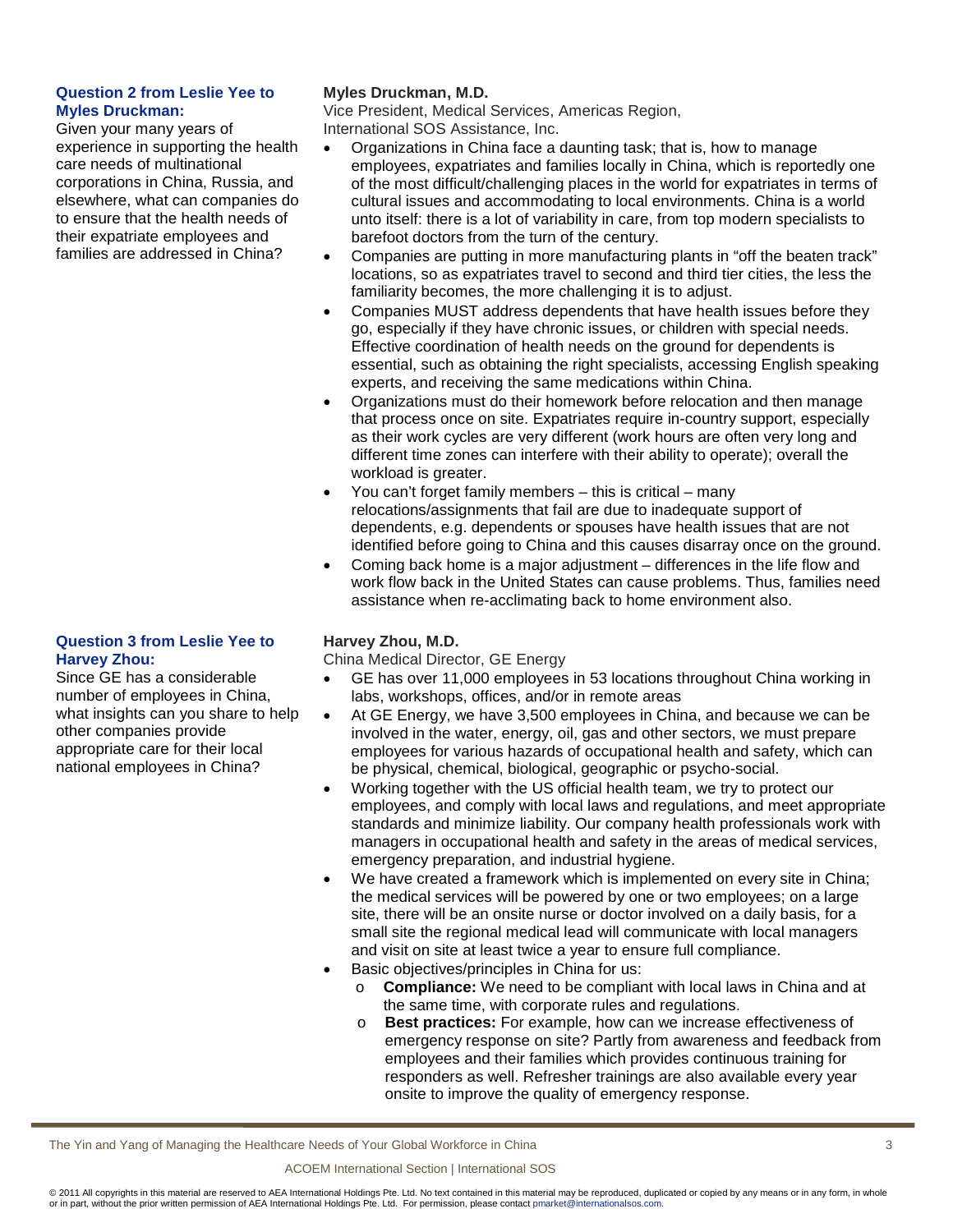- o **Cost-effectiveness:** Health professionals have the responsibility to cut costs; for example, in the area of health surveillance and examinations.
- In small cities there is the challenge of not having adequate testing/examinations for occupational hazards/syndromes. In terms of risk management, we need a general hierarchy of controls. Internally, companies need to meet the needs of local national employees and cover gaps within local medical infrastructures in the community. Externally, we can work more collaboratively with local governments about optional and mandatory requirements, and with local hospitals. Risk management should be as practical as possible when operating in China.

#### **Wayne Quillin, M.D.**

Regional Medical Officer, Beijing, U.S. Department of State

- We mostly take care of US government employees and their families, about two-thirds of whom reside in Beijing. Environmental health questions come up on a daily basis, and one of our biggest challenges is that there is a constant flow of information on environmental risks, food and drug safety, and air and water pollution.
- We must stay on top of this information and our approach is to individualize each employee/family's case during their medical clearance process. We stay in touch with those who are generating the research.
- Air pollution is the single most common environmental question and complaint, both from those who are already here and those who are thinking of relocating. We must tailor our response to each family and discover to what extent they have health risks such as respiratory and cardiac disease; how much do they know about health scandals in China, etc.
- Health information is like a moving target, but there is a lot of capacity building in China in terms of food and drug inspection and epidemiological training, and this will help the quality of data to improve in the future.
- We have a pipeline of information that we disseminate and update in house to employees who are posted all over the world. We also have an external website. However, the reality is that despite all the information we provide, potential expatriates still reach out to us here in China, asking for individualized assessments that apply to their specific situations.

### **Tong Chen, M.D.**

Consulting Occupational Health Physician, IBM Greater China and ASEAN

- Today, many corporations go to remote locations in China and these second, third and fourth-tier cities have their own requirements. This is a big challenge – IBM has over 20,000 employees operating in over 60 locations – and each city has its own local policies and regulations (in addition to the central government's laws).
- We have basic global policies in which we hold safety and health to a very high standard. We try to keep our company policies more stringent, so that they meet both local and international systems and standards. Thus, within global policy areas such as emergency reform, health, or even housekeeping; we try to use the same systems in various remote locations with respect to local applications; this way we can assess gaps and address risks.
- We can then use external audits to see if rules can be standardized and if these systems can be implemented in different locations.
- At the same time, we also have limited human resources for medical personnel – so we try to build common policies such as a non-smoking policy. We use those policies as a module for education and awareness for those working in remote locations; employees there can access health education policies via the internet.

The Yin and Yang of Managing the Healthcare Needs of Your Global Workforce in China 4

#### ACOEM International Section | International SOS

© 2011 All copyrights in this material are reserved to AEA International Holdings Pte. Ltd. No text contained in this material may be reproduced, duplicated or copied by any means or in any form, in whole or in part, without the prior written permission of AEA International Holdings Pte. Ltd. For permission, please contac[t pmarket@internationalsos.com.](mailto:pmarket@internationalsos.com) 

#### **Question 4 from Leslie Yee to Wayne Quillin:**

Given your experience in Kazakhstan and China, what advice can you provide for multinational organizations to address the environmental health questions of their US citizens moving into China?

#### **Question 5 from Leslie Yee to Tong Chen:**

What can multinationals be doing so that their health and safety requirements are being met in China, particularly in remote locations?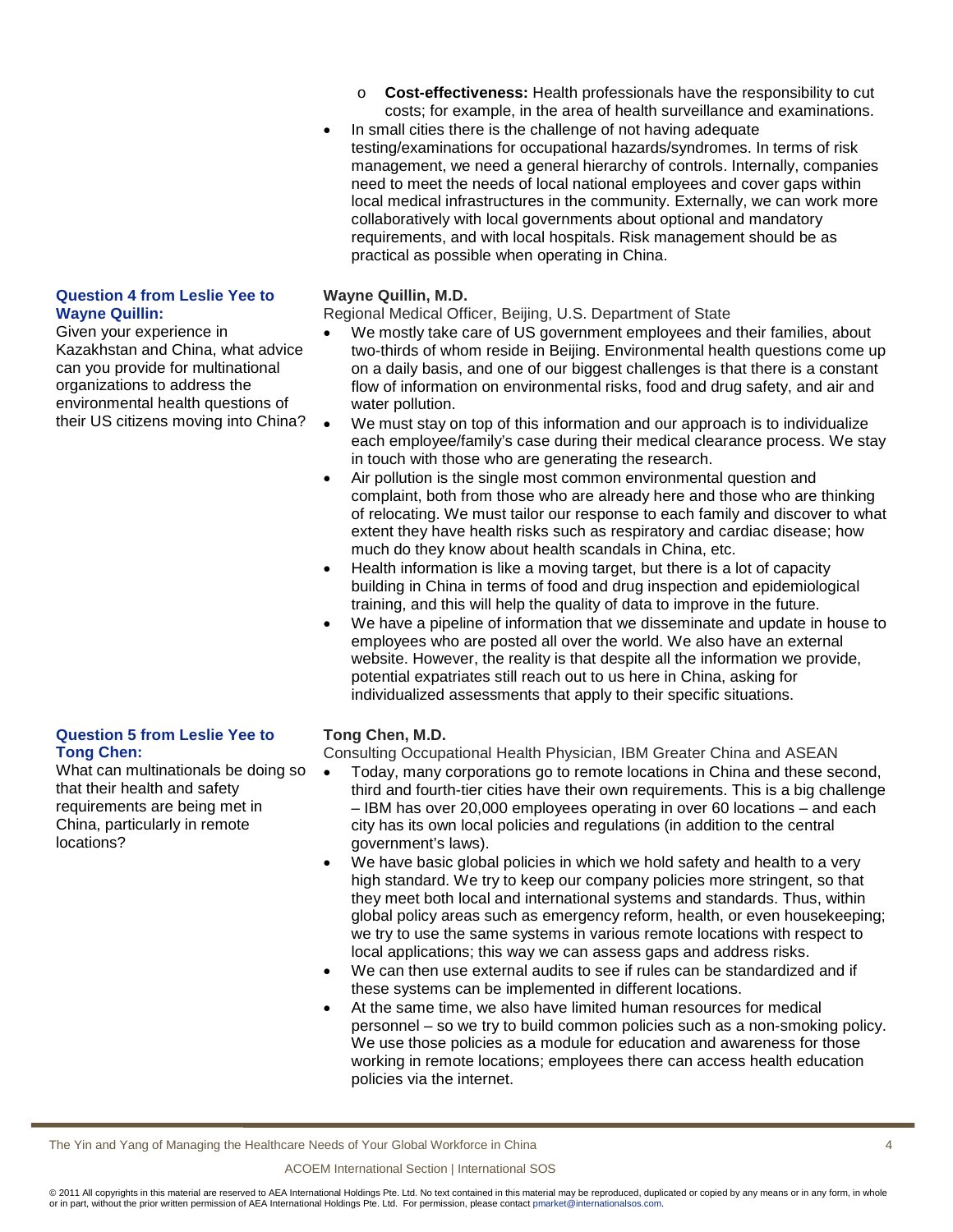- Our challenge is to build networks in remote areas and assess if local hospital care is adequate and if it is not we can evacuate and dispatch employees to appropriate facilities within China, Taiwan or Hong Kong, if needed.
- We develop partnerships and conduct regular interaction with locals in remote areas to ensure they understand the details of international requirements.

## **Question 6 from Leslie Yee to Andrew Frean:**

In light of your role in supporting the implementation of China's Occupational Disease Prevention and Control Law in 2002, what's your viewpoint on the status of health and safety law implementation in China? What do you see as the role of multinationals in advocating adequate health and safety laws and regulations in China?

## **Andrew Frean, MBBS, DPH,**

Regional Health Director, Asia Pacific, BP

- In the last 10 years we have seen a revision of occupational health law in China. Previous data shows that occupational hazards are very prevalent, and disease rates are high, especially occupational lung disease, coal miner's lung and acute and chronic poisoning (including metal, organic solvents, gas and pesticide poisoning), across the country.
- Against this data, a landmark piece of national legislation was promulgated in 2001 – the Occupational Disease Prevention and Control Law – aimed to establish national occupational standards. This applies to all employers, and places obligations on employers to prevent occupational diseases, and requires employers to appoint externally accredited technical service agencies to conduct pre-assessments, health surveillance and monitoring. The law gives employees rights to seek diagnosis and obtain compensation.
- The legislation mandates that all occupational health and disease hazards be reported to the local public health authorities. There are penalties and liabilities for employers, including a personal liability for both executives and public health officials where employees who are under their jurisdiction breach the law.
- Workers' disability insurance is compulsory.
- Current employers accept liability for pre-existing occupational disease. Diagnosis of occupational disease is strictly regulated – diagnostic institutions and doctors must be certified by the local public health authority; 117 diagnoses are accepted (notable omission is ergonomic-related problems); three or more doctors must be involved in a diagnosis, and employers must cooperate and provide sufficient evidence.
- Occupational health surveillance standards have presented difficulties as they are very restrictive in interpretation; only an external accredited agency (mainly government health departments) can administer a diagnosis. There are only five possible recommendations that can be accepted, and occupational contraindication which requires an employee to relocate his/her job is the most problematic.
- There are limited opportunities for multinationals to participate in advocacy. Is the law on occupational health working? Multinationals and large Chinese national corporations say yes, but how it works across the industry is unknown.

For more information on this topic download the recorded version on [www.internationalsos.com/newsandevents.](http://www.internationalsos.com/newsandevents)

ACOEM International Section | International SOS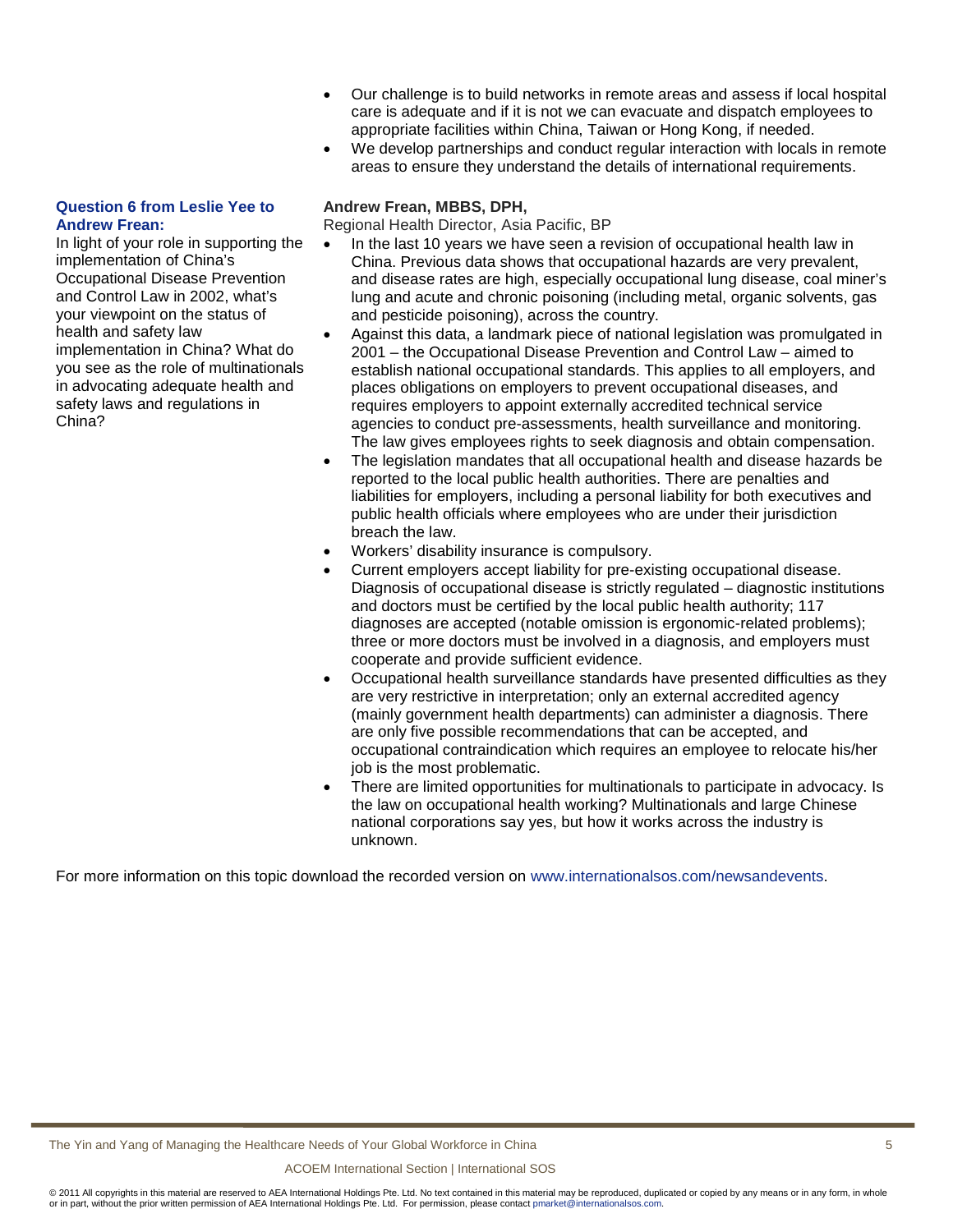## **Webinar Poll Results**

#### 1. How does your company consider its operations in China? (Number of respondents: 83; Number of responses: 83)



#### 2. What is your employee population in China? (Number of respondents: 81; Number of responses: 81)



3. How would you describe the health issues in China? (Number of respondents: 82; Number of responses: 82)



The Yin and Yang of Managing the Healthcare Needs of Your Global Workforce in China 6

ACOEM International Section | International SOS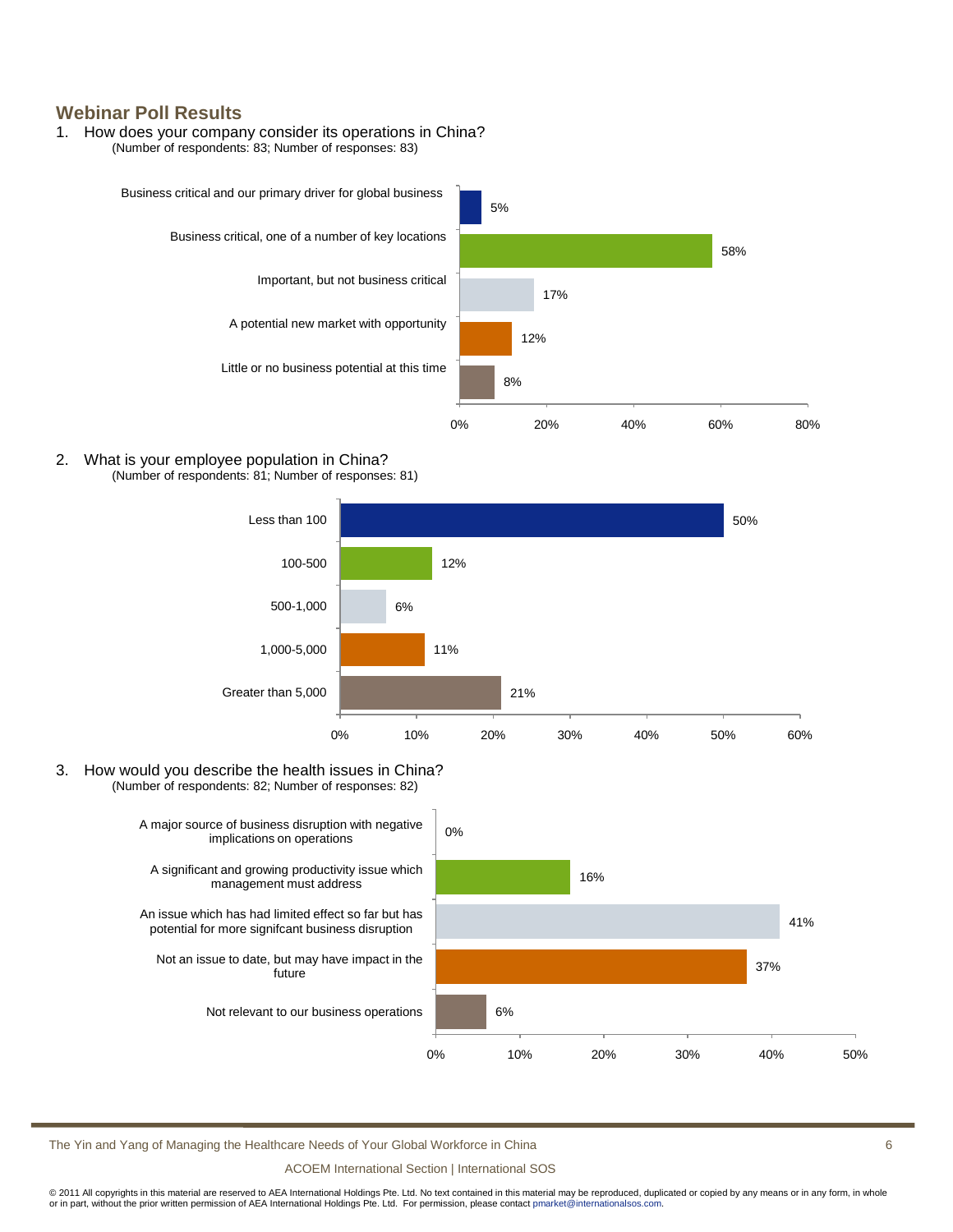4. Does your company have a corporate medical resource (i.e. corp. med director)? (Number of respondents: 81; Number of responses: 81)



5. Which section most closely describes your industry? (Number of respondents: 82; Nu mber of responses: 82)



# **Overview of Moderator and Panelists**



**Leslie M. Yee, M.D., M.P.H.,** President, Skylark Health Strategies, Ltd. (www.skylarkhealth.com), and Chairman, ACOEM International Section

Dr. Yee is President of Skylark Health Strategies, Ltd., which provides consulting services to Fortune 500 corporations in Health & Productivity Management, International Health, New Business Development,

Occupational Medicine, and Product Stewardship. He has long championed the role of health in driving personal and business financial performance. Until 2009, he served for almost 15 years as Corporate Medical Director for the Procter & Gamble Company, a multinational manufacturing company with over \$80 billion in sales and over 138,000 employees in over 80 countries. Dr. Yee has worked for over 30 years in medical management and has had work assignments and business travel in over 30 countries, including 20 cities in BRIC countries (Brazil, Russia, India, and China).

The Yin and Yang of Managing the Healthcare Needs of Your Global Workforce in China 7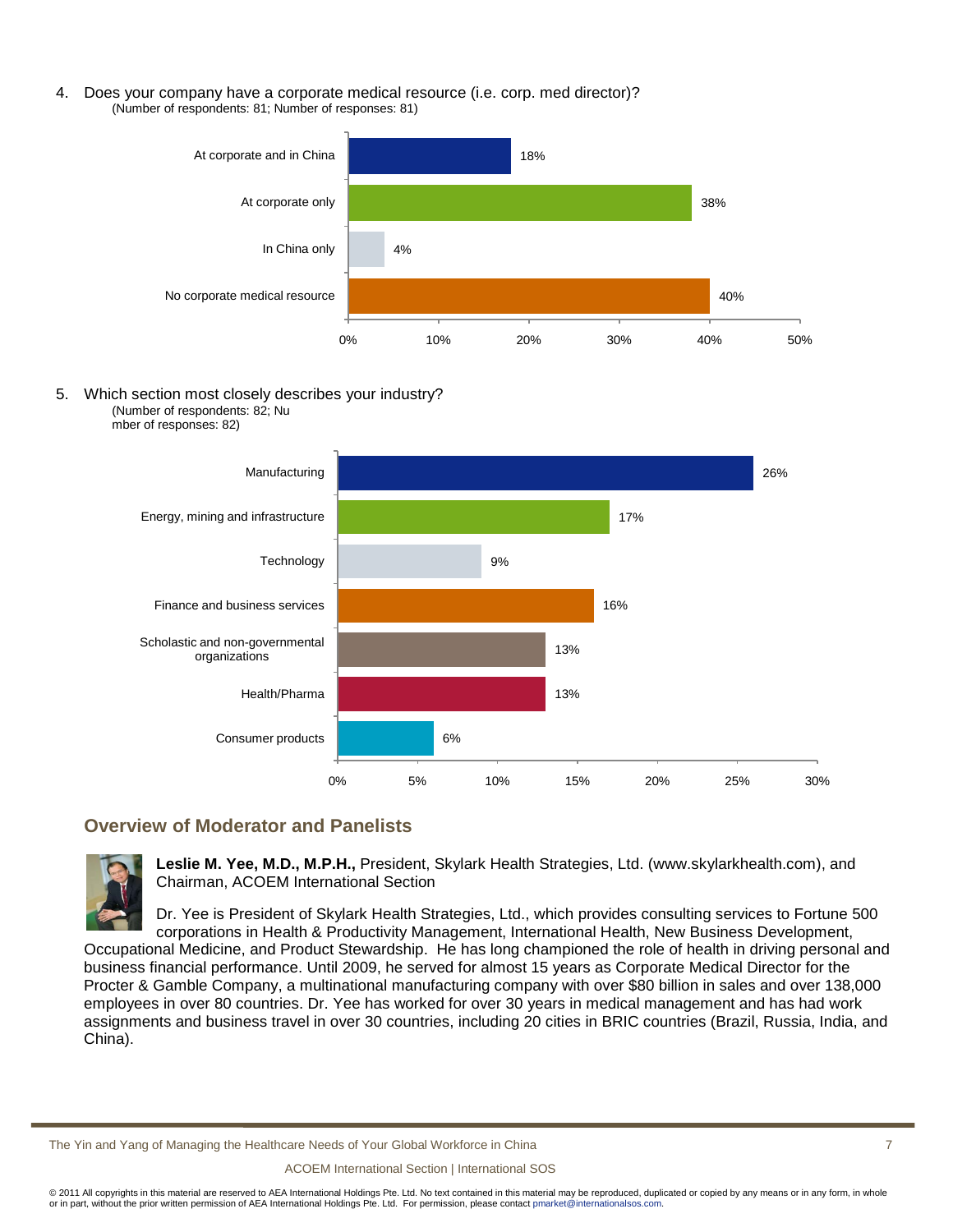

**David Christiani, M.D., M.P.H., M.S.,** Professor of Medicine, Harvard Medical School

David Christiani, MD, MPH, MS, is the Elkan Blout Professor of Environmental Genetics in the Departments of Environmental Health and Epidemiology at the Harvard School of Public Health, and Professor of Medicine at Harvard Medical School. Internationally, Dr. Christiani and his wide network of collaborators are

studying the health effects of various environmental toxicants in China, Taiwan and Bangladesh. With his colleagues, he has developed biologic markers useful for examining pollutant-induced diseases such as lung cancer, bladder cancer, skin cancer, acute lung injury and upper-respiratory-tract inflammation. He is examining the role of genetic susceptibility in lung cancer and acute lung injury, as well as biomarkers predictive of outcome and survival for these disorders. Currently, he is conducting Genome-Wide Association Studies for these diseases.



**Myles Druckman, M.D.,** Vice President, Medical Services, Americas Region, International SOS Assistance, Inc.

Myles Druckman, M.D. is Vice President, Medical Services for International SOS, directing the Medical Consulting Services division in the Americas. In this role, Dr. Druckman leads the development of customized corporate health solutions for multinational organizations, as well as the implementation and evaluation of the programs to ensure they meet the clients' needs. Considered a leading disease outbreak and pandemic expert, Dr. Druckman has served as a resource for international and national media such as *CBS Evening News, CNN*, *CNBC, Forbes* and *Consumer Reports* on topics such as the global management of emerging diseases, pandemic preparedness, and medical crisis management. In addition, Dr. Druckman lectures widely and publishes articles on international healthcare issues.



## **Harvey Zhou, M.D.,** China Medical Director, GE Energy

Harvey Zhou, M.D. is the Medical Director for GE Energy, China directing the implementation of corporate health promotion programs. He is also responsible for providing strategic direction for health services and

leads injury and illness management to all business sites in China. Prior to this role, Dr. Zhou was the National Medical Director, Medical Services, International SOS, China. He provided consultations and training for companies and government organizations about remote site medical management and occupational health management. He was also responsible for the management of cross border projects medical / healthcare services in Africa, Middle East, and Asia.



**Wayne Quillin, M.D.,** Regional Medical Officer, Beijing, U.S. Department of State

Wayne Quillin, M.D, is responsible for clinical care, quality assurance, and disaster preparedness for US government employees posted and traveling abroad. Prior to this role, Dr. Quillin was the Deputy Director, for the US Center for Disease Control/Central Asia Regional Program, Almaty, Kazakhstan. He managed

infectious disease projects in five republics of Central Asia.



**Tong Chen, M.D.,** Consulting Occupational Health Physician, IBM Greater China and ASEAN

Dr. Tong Chen joined IBM China in 2006 as a consulting occupational physician. He is now the manager of IBM Integrated Health Services in ASEAN & Greater China Groups. Dr. Chen received his Bachelor's degree in Medicine from Shanghai Medical University (now Fudan University, School of Medicine). After

graduation, he worked as a physician in Shanghai First People's Hospital. He went to Finland in 1995 and received a Doctor's Degree in Medical Science in 2002. He worked in Helsinki University Central Hospital during 2002-2006.



**Andrew Frean, MBBS, DPH,** Regional Health Director, Asia Pacific, BP

Dr. Frean is the Regional Health Director for BP Asia Pacific. He graduated as Bachelor of Medicine and Bachelor of Surgery from Melbourne University, Australia. After some years in clinical practice, he completed a Diploma in Public Health (Occupational Health) at the University of Sydney and was admitted

to be a Fellow of the Faculty of Occupational & Environmental Medicine and the Faculty of Public Health Medicine of the Royal Australasian College of Physicians. Dr. Frean joined BP Australia as Medical Director in 1987 and has been based in Asia since 1997. During this time, he has gained extensive experience in supporting BP's developments in the areas of oil & gas exploration and production, petrochemical manufacturing, petroleum marketing and distribution and alternative energy.

The Yin and Yang of Managing the Healthcare Needs of Your Global Workforce in China 8